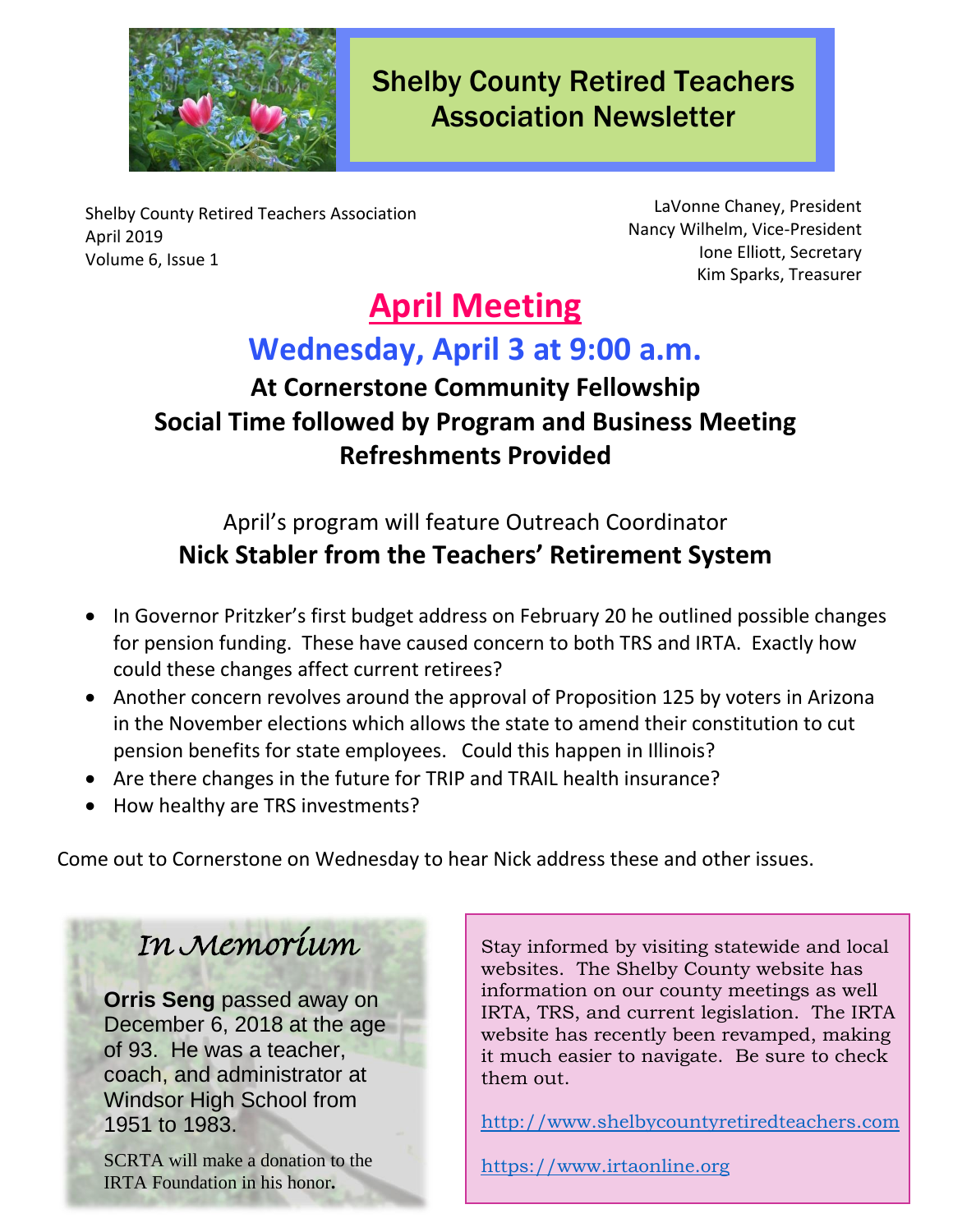From the **TRS** Winter news – [https://www.trsil.org/news-and](https://www.trsil.org/news-and-events/winter2019-Topics-and-Report)[events/winter2019-Topics-and-Report](https://www.trsil.org/news-and-events/winter2019-Topics-and-Report)

*TRS will hold an election on May 1, 2019 for two active teacher trustees and one annuitant trustee to serve on the Board of Trustees for 4-year terms beginning July 15, 2019.*

*Electronic voting for the nominated candidates will be available April 1 through May 1. To vote by electronic ballot, please ensure we have your valid email address on file. Paper ballots will only be mailed if we do not have your email address or you request a paper ballot.*

Please see the next TRS newsletter for candidate profiles and more details about the election process.

## **News** for You

*Where to go to get more information*

The **IRTA** board of directors have endorsed Doug Strand in the election for TRS Trustee. For more information on this decision, visit <https://www.irtaonline.org/vote>

From the **Chicago Tribune** 11/30/18 – an editorial advocating amending the constitution to change pension benefits

[https://www.chicagotribune.com/news/opinion/editor](https://www.chicagotribune.com/news/opinion/editorials/ct-edit-rahm-pension-speech-chicago-20181120-story.html) [ials/ct-edit-rahm-pension-speech-chicago-20181120](https://www.chicagotribune.com/news/opinion/editorials/ct-edit-rahm-pension-speech-chicago-20181120-story.html) [story.html](https://www.chicagotribune.com/news/opinion/editorials/ct-edit-rahm-pension-speech-chicago-20181120-story.html)

. . ."it's time to row together toward the only comprehensive solution. Amend the Illinois Constitution."

"Reworking that amendment and giving elected officials the ability to adjust pension benefits going forward is the only transformative solution for Illinois. It is the most pro-growth, pro-taxpayer, pro-jobs pathway the state's leaders could embrace. But it will require them to stand up to public employee unions."

In his February 20th budget address, Governor Pritzker's allocation to the Teachers' Retirement System fell \$576 million short. This could eventually cost Illinois taxpayers nearly \$150 billion. Read more at [irtaonline.org](file:///C:/Users/Nancy/Documents/SCRTA/irtaonline.org) under Members Only - Legislative Updates  $2/20/19$ .

The Illinois Retired Teachers Association was successful in passing their legislative initiative out of House Committee. HB 2700 sponsored by Representative Katie Stuart from Collinsville, is an attempt to bring fairness to the situation where a retiree overpays or underpays their premiums for TRIP or TRAIL. For more information on this bill and others that involve retirees, go to [irtaonline.org](file:///C:/Users/Nancy/Documents/SCRTA/irtaonline.org) under Members Only - Legislative Updates 3/25/19.

To read the TRS Annual Financial Report Summary for Fiscal Year 2018:

<https://www.trsil.org/sites/default/files/documents/Summary-web.pdf>

From a 12/21/18 email from **IRTA Executive Director Jim Bachman** -

*On your behalf, I recently commissioned IRTA's attorney, John Fitzgerald from Tabet, DiVito & Rothstein, the firm that successfully represented IRTA members during our 2015 lawsuit striking down a pension reduction law as unconstitutional, to write an Official Legal Opinion, on the Arizona actions and if those similar measures could come to fruition here.*

To read the full opinion, login into the member's area of the IRTA website at [www.irtaonline.org.](file:///C:/Users/Nancy/Documents/SCRTA/www.irtaonline.org) Click on LEGISLATIVE ISSUES. Then click, Infeasibility of the "Arizona Solution" Tabet DiVito & Rothstein LLC (12-21-18).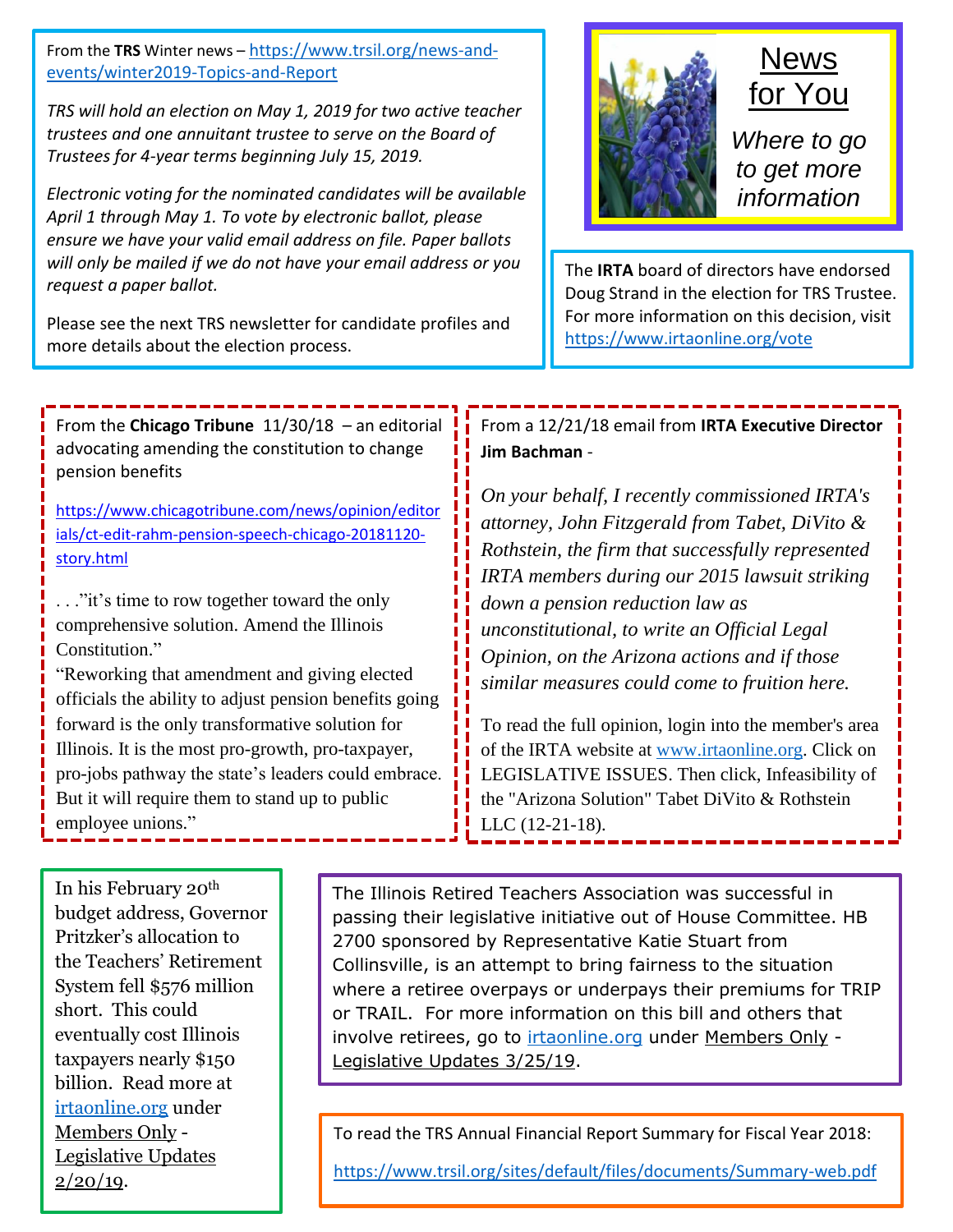### A Look Again at WEP and GPO

It seems like we regularly revisit the topic of the Windfall Elimination Provision and the Government Pension Offset (WEP and GPO) – and well we should. Most of us went into teaching knowing that when we retired we would have a pension plan rather than drawing social security, but very few of us realized that our spouses could pay into social security for years and that we would not be entitled to the same amount of spousal benefits as spouses who are not teachers.

WAND recently did a story on this. They pointed out that *"Illinois teachers are often in for a rude surprise when they attempt to collect social security benefits of a deceased spouse. Illinois is only one of fifteen states punished by a pair of loopholes in social security, the Windfall Elimination Provision and the Government Pension Offset. In simple terms the provisions eliminate most, if not all, social security benefits if you are in a state-of-Illinois pension plan. It can impact teachers, police, firefighters and other public sector employees. It not only reduces benefits for surviving spouses. It also reduces social security benefits for those who may have worked in the private sector before becoming a teacher or those who paid into social security during part-time or summer jobs."* 

Below is a link to see Doug Wolfe's February 26 story featuring retired teacher Karen Hoffet, whose husband paid into social security for 54 years. She will receive nothing from them other than \$200 burial expenses.

[https://www.wandtv.com/news/i-team-teachers-squeezed-by-social-security/article\\_80b0fa44-3a10-11e9-8f11](https://www.wandtv.com/news/i-team-teachers-squeezed-by-social-security/article_80b0fa44-3a10-11e9-8f11-ef9af6b8e367.html) [ef9af6b8e367.html](https://www.wandtv.com/news/i-team-teachers-squeezed-by-social-security/article_80b0fa44-3a10-11e9-8f11-ef9af6b8e367.html)

The WEP and GPO originated in the early 1980's to eliminate "double dipping".

- The WEP reduces the amount of social security benefits to people who have earned pension money in both the public and private sector. Even though earned separately, the social security benefits earned in the private sector are reduced.
- The GPO affects the amount of survivor and spousal benefits a spouse can collect if they themselves worked for a state or government agency. The amount they would receive could be reduced by two-thirds of the amount of their own government pension. In many cases these result in the spousal benefits becoming \$0.

Most Illinois retired teachers would agree that this seems unfair, especially since it only applies to 15 states. So what can be done? As always, contacting your legislators is a good start. IRTA reports that Rep. Mary Flowers introduced HR 6 to the General Assembly urging the President and the U. S. Congress to find a solution to the problems created by the Windfall Elimination Provision. It's just a resolution and it's on a federal matter, but the call for repeal is strengthened when they add their voices.

On the federal level, January 4 U.S. Rep. Rodney Davis introduced H.R. 141, the bipartisan Social Security Fairness Act which would eliminate the Windfall Elimination Provision and the Government Pension Offset. Let's hope this is the first step toward a repeal.